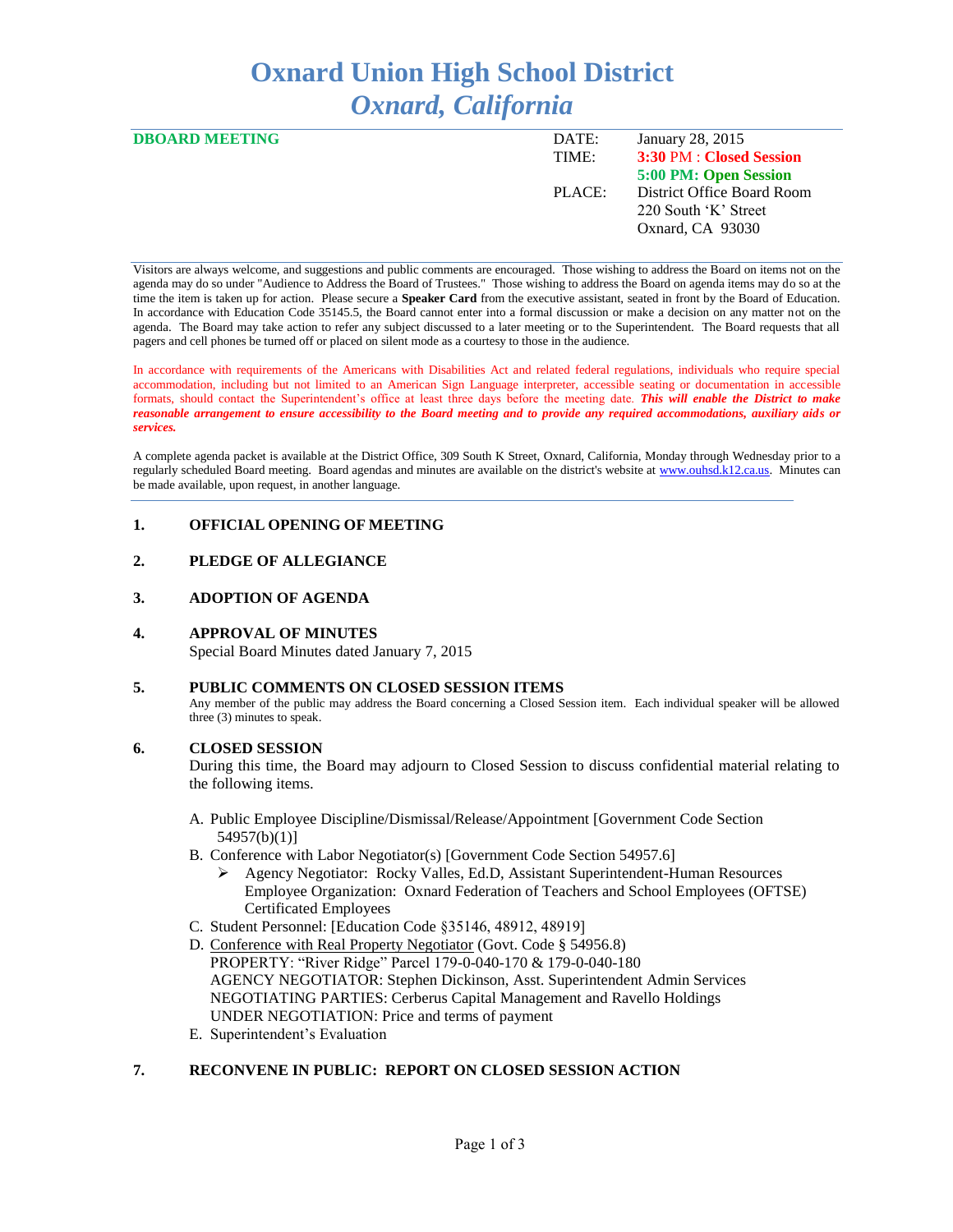Board Meeting Agenda January 28, 2015

## **8. BOARD RECOGNITION:** Rio Mesa Varsity Boys Water Polo CIF Champions

### **9. PUBLIC COMMENTS TO ADDRESS THE BOARD OF TRUSTEES**

Those persons wishing to address the Board may do so at this time by completing a Speaker Card. All comments are to be directed to the Board President. Individual speakers shall be allowed three (3) minutes to address the Board on each agenda or non-agenda item. With Board consent, the President may increase or decrease the time allowed for public presentation, depending on the topic and the number of persons wishing to be heard. The President may take a poll of speakers for or against a particular issue and may ask that additional persons speak only if they have something new to add. Please refer to the complete text of Oxnard Union High School District Board Policy 9323: *Procedures for Communicating with the Board of Trustees.*

#### **10. SUPERINTENDENT'S REPORTS**

General Report: Gabe Soumakian, Ed.D.

## **11. STUDENT REPRESENTATIVE REPORT**

## **12. CONSENT CALENDAR**

#### **Administrative Services**

- A. Consideration of Approval of Donations, November 21, 2014 January 16, 2015
- B. Consideration of Approval of Purchase Orders and Direct Pays for the Period January 1 14, 2015

#### **Educational Services**

- C. Consideration of Approval of Non-Public School Placement for Student Cases, according to the Recommendation of the Student's IEP Team and the Director of Special Education
- D. Consideration of Approval of Waiver of CAHSEE requirement for OUHSD students with Disabilities

## **21st Century Learning & Innovation**

E. Consideration of Approval of Stipulated Student Expulsions by Agreement of the School Principal, the Student, and the Students' Parent/Guardian, as per Board Policy 5144, Section 22

#### **Human Resources**

F. Consideration of Approval of Certificated and Classified Personnel

# **13. ACTION ITEMS**

#### **Administrative Services**

A. Consideration of Adoption of Resolution No. 15-08, Resolution of the Board of Trustees of The Oxnard Union High School District Designating Procurement of Technology Equipment Utilizing Public Contract Code 20118.2

#### **Educational Resources**

- B. Consideration of Approval of The Master Plan of Services for English Learners
- C. Consideration of Approval of Each School Site's 2014-15 Single Plan for Student Achievement (SPSA)
- D. Consideration of Adoption of Resolution #15-06 proclaiming the month of February as Black History Month.